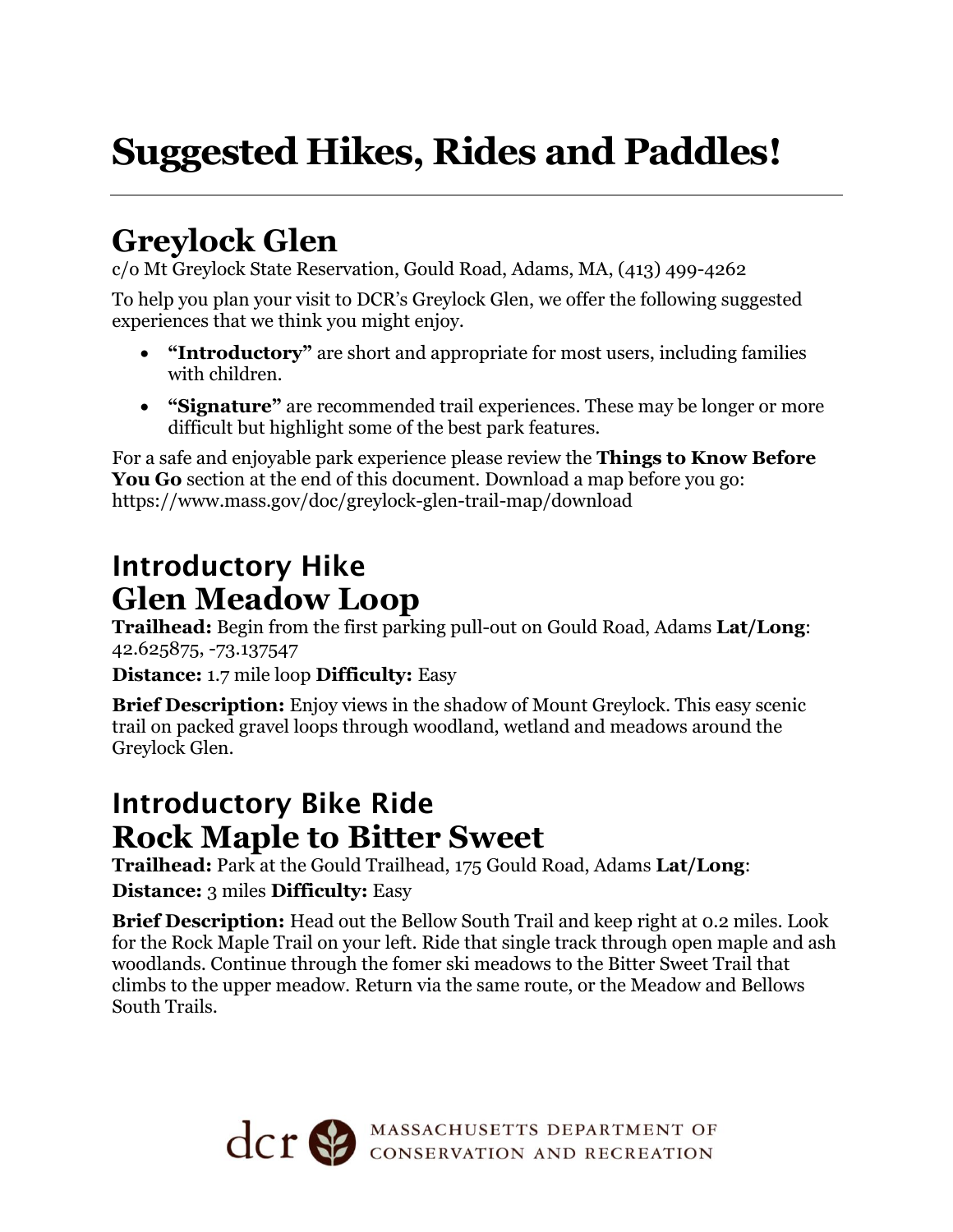## Signature Hike **Bellows Pipe and Ragged Mountain**

**Trailhead:** Park at the Gould Trailhead, 175 Gould Road, Adams **Lat/Long**: **Distance:** 5 miles round trip **Difficulty:** Moderately Strenuous

**Brief Description:** Hike through the Glen to the scenic view on craggy Ragged Mountain. The return can inlcude a descent of a potion of the famous Thunderbolt Ski Trail. From the trailhead take the Bellows South Trail, consider a side trip to the Ribbon Falls Trail with several nice views. Pass the Thunderbolt and Bellows Pipe (to summit) to the Ragged Mt. Trail. Follow Ragged Mt. Trail (0.5 mi.) to prominence and view. Return by retracing Ragged Mt. and Bellows Pipe Trails to Thunderbolt Trail. Follow Thunderbolt Trail down to next intersection, bear right and follow the Bellows South back to the trailhead.

#### Things to Know Before You Go

- **Time, distance, difficulty.** The average hiker pace is estimated at 1.5 miles per hour. Most distances are round-trip. Plan conservatively, start early. Be aware of weather and sunset. Trail difficulty ratings based on ruggedness and gradient are *easy, moderate*, or *difficult*.
- **Wear weather appropriate clothing,** layer for temperature changes. Bring sunblock. Wear appropriate and sturdy footwear.
- **Parking at trailheads.** [Parking fees](https://www.mass.gov/guides/parking-at-massachusetts-state-parks) may apply. Space may be limited. Be courteous to avoid blocking in others. Do not leave valuables in your car.
- **Bring a map and share your plans with someone.**
- **Drinking water** may not be available on site. Bring plenty!
- **Stay on designated trails.** Follow painted blazes and signs if available. Generally, double blazes indicate an intersection or direction change.
- **Pace & group size.** Keep your group together; hike only as fast as your group's slowest hiker or rider. Limit your group size to 12 people or fewer to lessen impacts.
- **Carry-in, carry-out all trash and personal belongings.** Follow the Leave No Trace outdoor ethics. [More information](https://lnt.org/why/7-principles/) here.
- **Know which parks are pet friendly.** Dogs are not permitted in DCR Water Supply Protection areas (such as Quabbin and Wachusett Reservoirs) and certain state parks. Always keep your dog leashed, 10-foot maximum. Always pick up after your dog and dispose of waste properly. [Complete guidelines](https://www.mass.gov/guides/dogs-in-dcr-parks) here.
- **Be aware of hunting seasons.** Wear blaze orange when appropriate. [More](https://www.mass.gov/hunting-regulations)  [information](https://www.mass.gov/hunting-regulations) here.